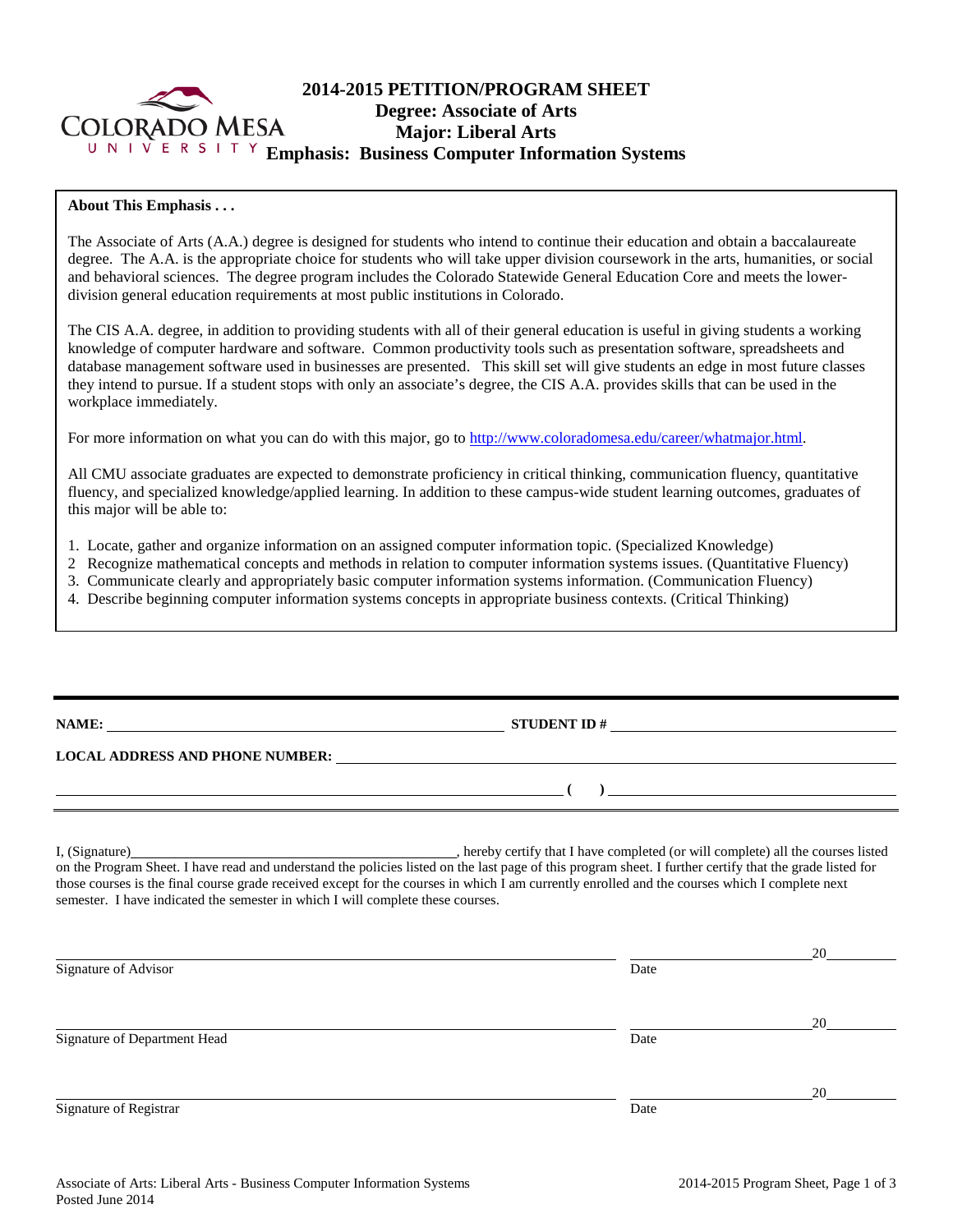Degree Requirements:

- 60 semester hours total ( A minimum of 16 taken at CMU in no fewer than two semesters)
- 2.00 cumulative GPA or higher in all CMU coursework toward the major content area
- A grade of "C" or higher must be earned in all general education courses in order to be accepted for the transfer under the Core Transfer Agreements.
- Pre-collegiate courses (usually numbered below 100) cannot be used for graduation.
- A student must follow the CMU graduation requirements either from 1) the program sheet for the major in effect at the time the student officially declares a major; or 2) a program sheet for the major approved for a year subsequent to the year during which the student officially declares the major and is approved for the student by the department head. Because a program may have requirements specific to the degree, the student should check with the faculty advisor for additional criteria. It is the student's responsibility to be aware of, and follow, all requirements for the degree being pursued. Any exceptions or substitutions must be approved by the student's faculty advisor and Department Head.
- When filling out the program sheet a course can be used only once.
- See the "Undergraduate Graduation Requirements" in the catalog for additional graduation information.

**GENERAL EDUCATION REQUIREMENTS** (31 semester hours) See the current catalog for a list of courses that fulfill the requirements below. If a course is on the general education list of options and a requirement for your major, you must use it to fulfill the major requirement and make a different selection within the general education requirement.

| Course No Title                                                                                                                                                                                                                                                                             | Sem.hrs Grade Term |  |  |  |  |
|---------------------------------------------------------------------------------------------------------------------------------------------------------------------------------------------------------------------------------------------------------------------------------------------|--------------------|--|--|--|--|
| <b>English</b> (6 semester hours, must receive a grade of "C" or better and<br>must be completed by the time the student has 60 semester hours.)<br><b>ENGL 111 English Composition</b><br>ENGL 112 English Composition                                                                     | 3<br>3             |  |  |  |  |
| <b>Math:</b> MATH 113 or higher (3 semester hours, must receive a grade<br>of "C" or better, must be completed by the time the student has 60<br>semester hours.)<br>MATH 113 College Algebra<br>*3 credits apply to the General Ed requirements and 1 credit applies to<br>elective credit | $4*$               |  |  |  |  |
| <b>Humanities</b> (3 semester hours)                                                                                                                                                                                                                                                        |                    |  |  |  |  |
|                                                                                                                                                                                                                                                                                             |                    |  |  |  |  |

\_\_\_\_\_\_ \_\_\_\_ \_\_\_\_\_\_\_\_\_\_\_\_\_\_\_\_\_\_\_\_\_\_\_\_ \_\_\_\_ \_\_\_\_\_ \_\_\_\_\_\_\_\_ \_\_\_\_\_\_ \_\_\_\_ \_\_\_\_\_\_\_\_\_\_\_\_\_\_\_\_\_\_\_\_\_\_\_\_ \_\_\_\_ \_\_\_\_\_ \_\_\_\_\_\_\_\_

**Social and Behavioral Sciences** (6 semester hours)

Course No Title Sem.hrs Grade Term

**Natural Sciences** (7 semester hours, one course must include a lab)

\_\_\_\_\_\_ \_\_\_\_ \_\_\_\_\_\_\_\_\_\_\_\_\_\_\_\_\_\_\_\_\_\_\_\_ \_\_\_\_ \_\_\_\_\_ \_\_\_\_\_\_\_\_

\_\_\_\_\_\_ \_\_\_\_ \_\_\_\_\_\_\_\_\_\_\_\_\_\_\_\_\_\_\_\_\_\_\_\_ \_\_\_\_ \_\_\_\_\_ \_\_\_\_\_\_\_\_  $\frac{1}{\sqrt{2}}$   $\frac{1}{\sqrt{2}}$   $\frac{1}{\sqrt{2}}$ 

**History:** (3 semester hours)

 $HIST \quad \_\_\_\_\_\_$ 

**Fine Arts** (3 semester hours)

#### **OTHER LOWER DIVISION REQUIRMENTS** (5 semester hours)

\_\_\_\_\_\_ \_\_\_\_ \_\_\_\_\_\_\_\_\_\_\_\_\_\_\_\_\_\_\_\_\_\_\_\_ \_\_\_\_ \_\_\_\_\_ \_\_\_\_\_\_\_\_

**Kinesiology** (2 semester hours) KINE 100 Health and Wellness 1<br>KINA 1 1 KINA 1\_\_\_\_ \_\_\_\_\_\_\_\_\_\_\_\_\_\_\_\_\_\_\_\_\_\_\_\_ 1 \_\_\_\_\_ \_\_\_\_\_\_\_\_

**Applied Studies** (3 semester hours)

#### **BUSINESS COMPUTER INFORMATION SYSTEMS EMPHASIS REQUIREMENTS** (18 semester hours)

#### **Business Courses**

| ACCT <sub>201</sub> | Principles of Financial                                     |   |  |
|---------------------|-------------------------------------------------------------|---|--|
|                     | Accounting                                                  | 3 |  |
| <b>BUGB 211</b>     | <b>Business Communications</b>                              | 3 |  |
| <b>CISB 205</b>     | <b>Advanced Business Software</b>                           | 3 |  |
| <b>CISB 210</b>     | <b>Fundamentals of Info Systems</b>                         | 3 |  |
| <b>CISB 260</b>     | <b>Information Systems</b>                                  |   |  |
|                     | Architecture                                                | 3 |  |
| <b>OR</b>           |                                                             |   |  |
| <b>TECI 260</b>     | IT Hardware & System SW                                     | 3 |  |
|                     |                                                             |   |  |
| <b>CISB 206</b>     | <b>Business Database Application</b>                        |   |  |
|                     | Programming                                                 | 3 |  |
| <b>OR</b>           |                                                             |   |  |
| *CSCI 110           | <b>Beginning Programming</b>                                | 3 |  |
|                     |                                                             |   |  |
| OR                  |                                                             |   |  |
|                     | *CSCI 111 CS1: Foundations of Comp Sci                      | 3 |  |
|                     |                                                             |   |  |
| <b>OR</b>           |                                                             |   |  |
|                     | Object Oriented Programming Course approved by CIS advisor, |   |  |
|                     |                                                             | 3 |  |
|                     |                                                             |   |  |
|                     |                                                             |   |  |

\* Courses require additional pre-requisites beyond those required for the degree.

\_\_\_\_\_\_ \_\_\_\_ \_\_\_\_\_\_\_\_\_\_\_\_\_\_\_\_\_\_\_\_\_\_\_\_ \_\_\_\_ \_\_\_\_\_ \_\_\_\_\_\_\_\_ \_\_\_\_\_\_ \_\_\_\_ \_\_\_\_\_\_\_\_\_\_\_\_\_\_\_\_\_\_\_\_\_\_\_\_ \_\_\_\_ \_\_\_\_\_ \_\_\_\_\_\_\_\_

**Electives** (6 semester hours)

 $*$ MATH 113 College Algebra  $1 \quad \underline{\quad}$ \_\_\_\_\_\_ \_\_\_\_ \_\_\_\_\_\_\_\_\_\_\_\_\_\_\_\_\_\_\_\_\_\_\_\_ \_\_\_\_ \_\_\_\_\_ \_\_\_\_\_\_\_\_